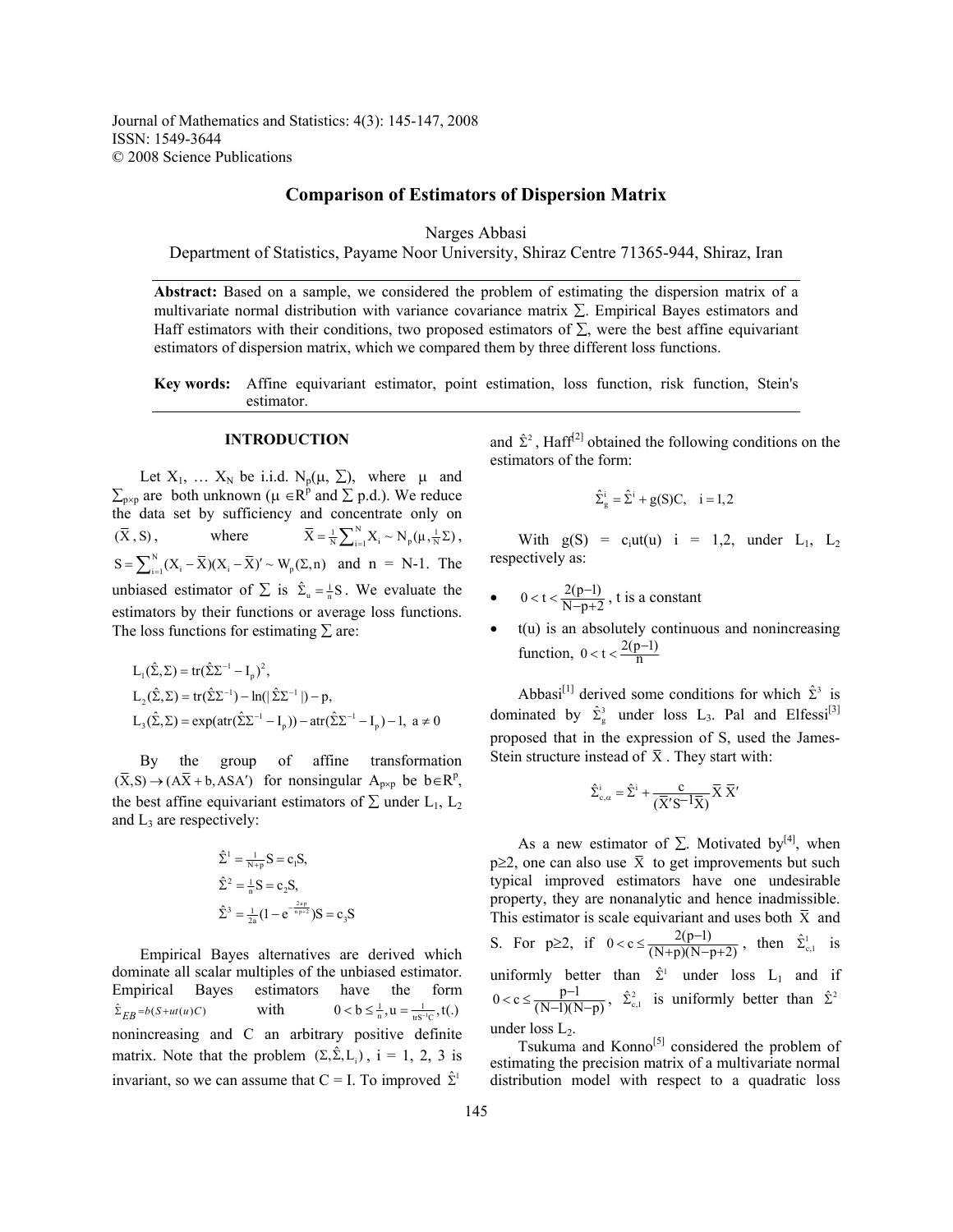function. Furthermore, a numerical study was undertaken to compare the properties of a collection of alternatives to the "unbiased" estimator of the discriminate coefficients.

 In this research, under some assumptions, the comparison of  $\hat{\Sigma}_{g}^{i}$  and  $\hat{\Sigma}_{g,1}^{1}$  for  $i = 1, 2, 3$  is considered.

# **MATERIALS AND METHODS**

It is obvious that the role of  $c_i$  in changing of the amount of risk function is essential. With determining the boundaries for  $c_i$ , two groups of estimators are compared under three loss functions.

#### **RESULTS AND DISCUSSION**

**Comparison under L<sub>1</sub>:** It is well known that, given  $\bar{X}$ ,  $\frac{\overline{X}^r \Sigma^{-1} \overline{X}}{\overline{X}^r \Sigma^{-1} \overline{X}} \sim \chi^2_{N-p}$  which is free from  $\overline{X}$  So, the risk function for  $\hat{\Sigma}_{c,1}^1$  under L<sub>1</sub> is:

$$
R_1(\hat{\Sigma}_{c,1}^1, \Sigma) = R_1(\hat{\Sigma}^1, \Sigma) + c^2 (N - p)(N - p + 2)
$$
  
- 2c  $\frac{(N - p)(p - 1)}{N + p}$ 

and the risk function for  $\hat{\Sigma}^1_{\rm g}$  under L<sub>1</sub> is:

$$
R_1(\hat{\Sigma}_g^1, \Sigma) = R_1(\hat{\Sigma}^1, \Sigma) + \alpha_1(\Sigma)
$$

Where:

$$
\alpha_1(\Sigma) = E(\frac{2}{N+p}g(S)tr(S\Sigma^{-2}) - 2g(S)tr(\Sigma^{-1}) + g^2(S)tr(\Sigma^{-2})).
$$

Haff<sup>[2]</sup> obtained an unbiased estimator for  $\alpha_1(\Sigma)$ and showed that:

$$
\alpha_1(\Sigma) \le \left(\frac{1}{N+p}\right)^2 (-2(N-p)(p-1)t + (N-p+2)(N-p)t^2)
$$

for condition (I),  $\alpha_1(\Sigma) \leq 0$ .

Now, we consider the risk difference:

$$
RD_{1} = R_{1}(\hat{\Sigma}_{c,1}^{1}, \Sigma) - R_{1}(\hat{\Sigma}_{g}^{1}, \Sigma)
$$
  
= c<sup>2</sup>(N-p)(N-p+2) -  $\frac{2c(N-p)(p-1)}{N+p} - \alpha_{1}(\Sigma)$   

$$
\geq (N-p)(c^{2}(N-p+2) - \frac{2c(p-1)}{N+p} + (\frac{1}{N+p})^{2}(2(p-1)t - (N-p+2)t^{2})).
$$

So  $RD_1 \ge 0$  and it implies the following theorem.

**Theorem 1:** Under loss function  $L_1$ , the estimator  $\hat{\Sigma}^1$ dominates  $\hat{\Sigma}_{c,1}^1$  if:

$$
0 < t < \frac{p-1}{N-p+2}, \quad (0 < c < \frac{t}{N+p} \text{ or } c > \frac{2(p-1)(N-p+2)t}{(N+p)(N-p+2)})
$$

or

$$
\frac{p-1}{N-p+2} < t < \frac{2(p-1)}{N-p+2}, \quad (0 < c < \frac{2(p-1)-(N-p+2)t}{(N+p)(N-p+2)} \, or > \frac{t}{N+p}).
$$

**Comparison under L<sub>2</sub>**: The risk function for  $\hat{\Sigma}_{c,1}^2$ under  $L_2$  is:

$$
R_2(\hat{\Sigma}_{c,1}^2, \Sigma) = R_2(\hat{\Sigma}^2, \Sigma) + c(N - p) - ln(1 + cn)
$$
  
\n
$$
\ge R_2(\hat{\Sigma}^2, \Sigma) - (p - 1)c,
$$

(since  $ln(1+x) < x$  for  $x > 0$ ) and:

$$
R_2(\hat{\Sigma}_g^2, \Sigma) = R_2(\hat{\Sigma}^2, \Sigma) + \alpha_2(\Sigma)
$$
  
\$\leq R\_2(\hat{\Sigma}^2, \Sigma) + E(\frac{1}{n}t(u)(\frac{n}{2}t(u) - (p-1)))\$

where,  $\alpha_2(\Sigma) = E(g(S)tr\Sigma^{-1} - ln | I + \frac{1}{n}g(S)S^{-1}|)$ . Therefore:

RD<sub>2</sub> 
$$
\leq
$$
 E( $\frac{1}{n}$ t(u)( $\frac{n}{2}$ t(u) – (p – 1))) – (p – 1)c

For  $RD_2 \ge 0$ , we have the following theorem.

**Theorem 2:** Under loss function  $L_2$ , with condition (II), the estimator  $\hat{\Sigma}_{\rm g}^2$  dominates  $\hat{\Sigma}_{\rm c,1}^2$  if  $0 < c < \frac{1}{n} t(u) (1 - \frac{n}{2(p-1)} t(u))$ .

**Comparison under L<sub>3</sub>:** The risk function for  $\hat{\Sigma}_{c,1}^3$ under loss  $L_3$  with a > 0 is:

$$
R_3(\hat{\Sigma}_{c,1}^3, \Sigma) = E\{\exp(a \operatorname{tr}(\hat{\Sigma}_{c,1}^3 \Sigma^{-1} - I)) - a \operatorname{tr}(\hat{\Sigma}_{c,1}^3 \Sigma^{-1} - I) - 1\}
$$
  
=  $e^{-ap}(1 - 2ac_3)^{-\frac{np}{2}}(1 - 2ac)^{-\frac{N-p}{2}} - ac_3np$   
- $ac(N-p) + ap - 1$ ,

and the risk function for  $\hat{\Sigma}_{g}^{3}$  is:

146